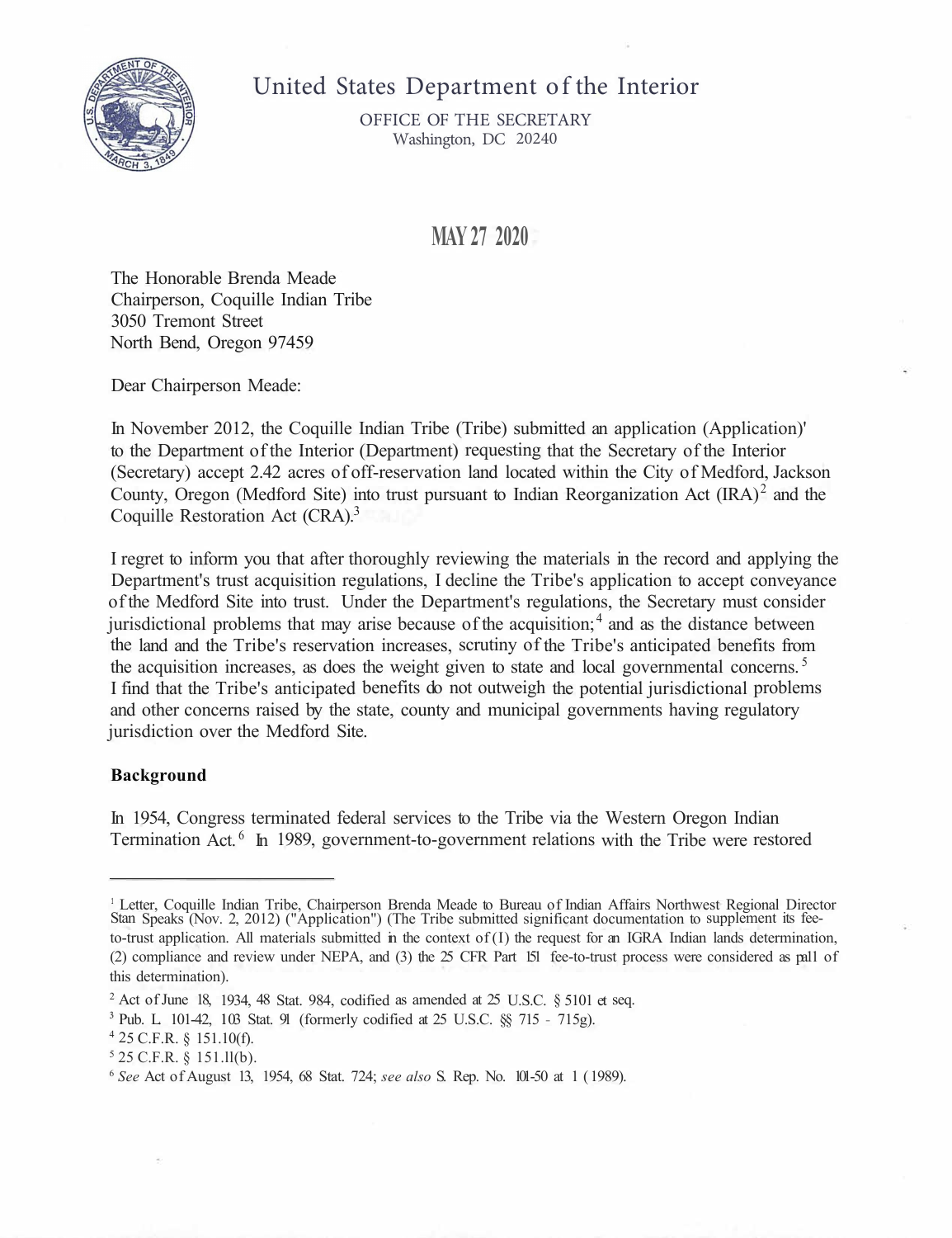through enactment of the CRA.<sup>[7](#page-1-0)</sup> Among the rights and privileges the CRA restored to the Tribe was the authority for the Secretary to acquire land into trust for the Tribe, subject to specific conditions in the legislation.<sup>[8](#page-1-1)</sup> The first sentence of Section  $5(a)$  of the CRA mandates the Secretary accept into trust for the Tribe up to 1,000 acres of real property in Coos and Curry counties. The second sentence of Section 5(a) provides the Secretary discretionary authority to receive additional land into trust for the Tribe if located within a defined five-county service area:

The Secretary shall accept any real property located in Coos and Curry Counties not to exceed one thousand acres for the benefit of the Tribe if conveyed or otherwise transferred to the Secretary: Provided, That, at the time of such acceptance, there are no adverse legal claims on such property including outstanding liens, mortgages, or taxes owed. The Secretary may accept any additional acreage in the Tribe's service area pursuant to his authority under the Act of June 18, 1[9](#page-1-2)34 (48 Stat. 984).<sup>9</sup>

Congress further directed that lands transferred into trust for the Tribe pursuant to Section 5(a) "shall be part of its reservation."[10](#page-1-3) Today, the Tribe's reservation is comprised primarily of two large non-contiguous parcels near the cities of Coos Bay and North Bend, Oregon totaling over 1,000 acres.<sup>[11](#page-1-4)</sup> The Tribe's administrative offices are located on a 6.43-acre trust parcel, <sup>[12](#page-1-5)</sup> and its existing gaming facility is located on a 10.66-acre trust parcel directly across from the administrative offices.<sup>[13](#page-1-6)</sup> The driving distance between the Tribe's administrative offices and the Medford Parcel is approximately 170 miles.<sup>[14](#page-1-7)</sup>

The Medford Site is located within the City of Medford, Jackson County, Oregon and is currently owned in fee simple by Southern Oregon Property Holdings, LLC, a wholly-owned subsidiary of the Tribe.<sup>[15](#page-1-8)</sup> The Tribe's Application proposes to renovate an existing bowling alley on the property and convert it to a class II gaming facility.[16](#page-1-9)

<span id="page-1-0"></span><sup>7</sup> *See supra* n. 3.

<span id="page-1-1"></span> $8$  CRA at § 5.

<span id="page-1-2"></span><sup>&</sup>lt;sup>9</sup> *Id.* at § 2(5). The Tribe's five-county service area includes Coos, Curry, Douglas, Jackson and Lane Counties in the State of Oregon.

<span id="page-1-3"></span> $10$  CRA, § 5(b).

<span id="page-1-4"></span><sup>11</sup> *See* Letter from Brett Kenney, Tribal Attorney, Coquille Indian Tribe, to Paula Hart, Office of Indian Gaming, Exhibit 3 (Map) (Jan. 28, 2013).

<sup>12</sup> *Id*.

<span id="page-1-6"></span><span id="page-1-5"></span><sup>13</sup> *Id*.

<span id="page-1-7"></span><sup>&</sup>lt;sup>14</sup> See Google Maps.

<span id="page-1-8"></span><sup>&</sup>lt;sup>15</sup> Letter from Brett Kenney, Tribal Attorney, Coquille Indian Tribe, to Paula Hart, Office of Indian Gaming (Jan. 23, 2013), Exhibit 1 (2012 Tax Statement) and Exhibit 2 (Warranty Deed Dated August 2, 2012).

<span id="page-1-9"></span><sup>&</sup>lt;sup>16</sup> Business Plan for Proposed Class II Gaming Facility in Medford, Oregon (Apr. 2013) ("Business Plan").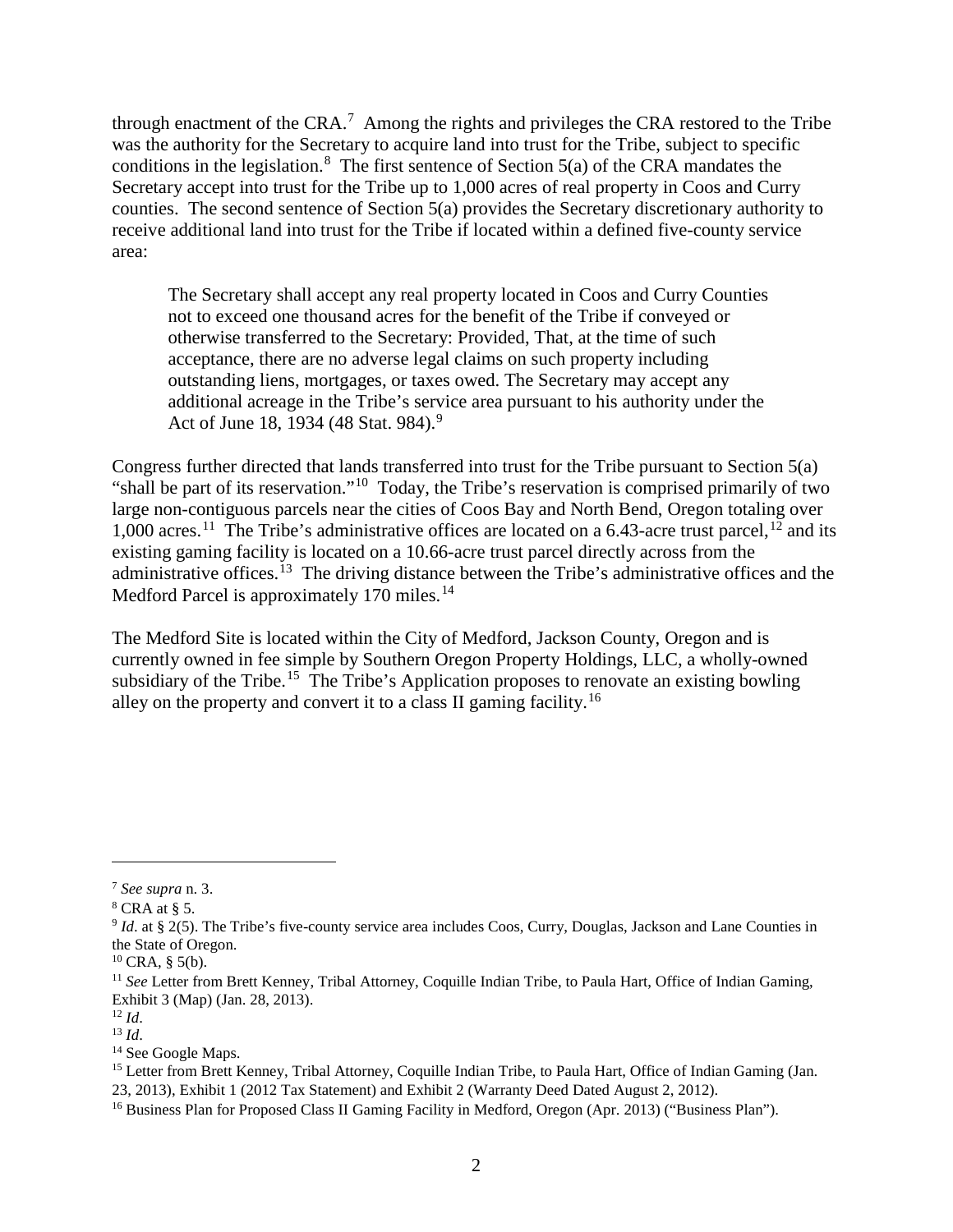#### **Trust Acquisition Determination Pursuant to 25 C.F.R. Part 151**

The Department's land acquisition regulations at 25 C.F.R. Part 151 (Part 151) set forth the procedures for the Secretary to acquire land in trust. Upon receiving a written request to accept conveyance, the Secretary invites written comments from the state and local governments having regulatory jurisdiction over the land. The Secretary then reviews the record under the Department's trust acquisition regulations. Analysis of every Part 151 factor is not required to render a decision<sup>[17](#page-2-0)</sup> and the Department need not reach a particular conclusion or exhaustively analyze each factor.<sup>[18](#page-2-1)</sup> Here, it is unnecessary to detail extensively all of the findings under the factors because some of the factors were determinative, and as discussed throughout this letter, are sufficient grounds to reach this decision.<sup>[19](#page-2-2)</sup>

# **25 C.F.R. § 151.11 – Criteria for Off-reservation Acquisitions**

The Part 151 regulations distinguish between "on-reservation" and "off-reservation" trust acquisitions. The Secretary's discretionary on-reservation authority may only be implemented when the subject lands are located "within or contiguous to an Indian reservation, and the acquisition is not mandated."[20](#page-2-3) The regulations subject off-reservation acquisitions to additional scrutiny. $21$ 

The Tribe asserts that the Medford Site is an on-reservation acquisition.<sup>[22](#page-2-5)</sup> In a letter dated July 24, 2019, Chairperson Meade states "[b]ecause the land in question will become part of the Coquille Reservation immediately upon acquisition, the distance from the Tribe's Reservation to the Medford Site is truly irrelevant."<sup>[23](#page-2-6)</sup> An earlier submission from the Tribe similarly suggests that because land transferred into trust under Section 5(b) of the CRA "shall be part of [the Tribe's] reservation," any "activities occurring on such lands occur 'on-reservation."<sup>[24](#page-2-7)</sup>

Section 5(b) of the CRA requires that land *transferred* to the United States in trust becomes part of the Tribe's reservation. Prior to transfer, however the Medford Site is not part of the

<span id="page-2-0"></span><sup>&</sup>lt;sup>17</sup> See Johnnie Louis McAlpine v. Muskogee Area Director, Bureau of Indian Affairs, 19 IBIA 2, 3 (1990).<br><sup>18</sup> See City of Moses Lake, Washington v. Northwest Regional Director, Bureau of Indian Affairs, 60 IBIA 11

<span id="page-2-1"></span><sup>(2015).</sup>

<span id="page-2-2"></span><sup>&</sup>lt;sup>19</sup> The Department reviewed the entire record, however, we do not address every document, assertion, or argument set forth therein.

<span id="page-2-3"></span><sup>20</sup> 25 C.F.R. § 151.10.

<span id="page-2-4"></span><sup>21</sup> *Compare* 25 C.F.R. § 151.10 with id. § 151.11.

<span id="page-2-5"></span><sup>&</sup>lt;sup>22</sup> See e.g., Coquille Tribe's Formal Response to Comments Submitted to DOI/BIA In May and June 2013 by City of Medford, Jackson County and Oregon Governor Kitzhaber, 23 (Jul. 29, 2013). ("Coquille does not concede the Governor's premise that Part 151.11 applies").

<span id="page-2-6"></span><sup>&</sup>lt;sup>23</sup> Letter from Coquille Indian Tribe, Brenda Meade, Chairperson to John Tahsuda, Principal Deputy Assistant Secretary – Indian Affairs, 3 (Jul. 24, 2019).

<span id="page-2-7"></span><sup>&</sup>lt;sup>24</sup> Letter from Coquille Indian Tribe, Brenda Meade, Chairperson to James Cason, Acting Deputy Secretary, Department of the Interior and Michael Black, Acting Assistant Secretary – Indian Affairs, 2 (Jun. 20, 2017).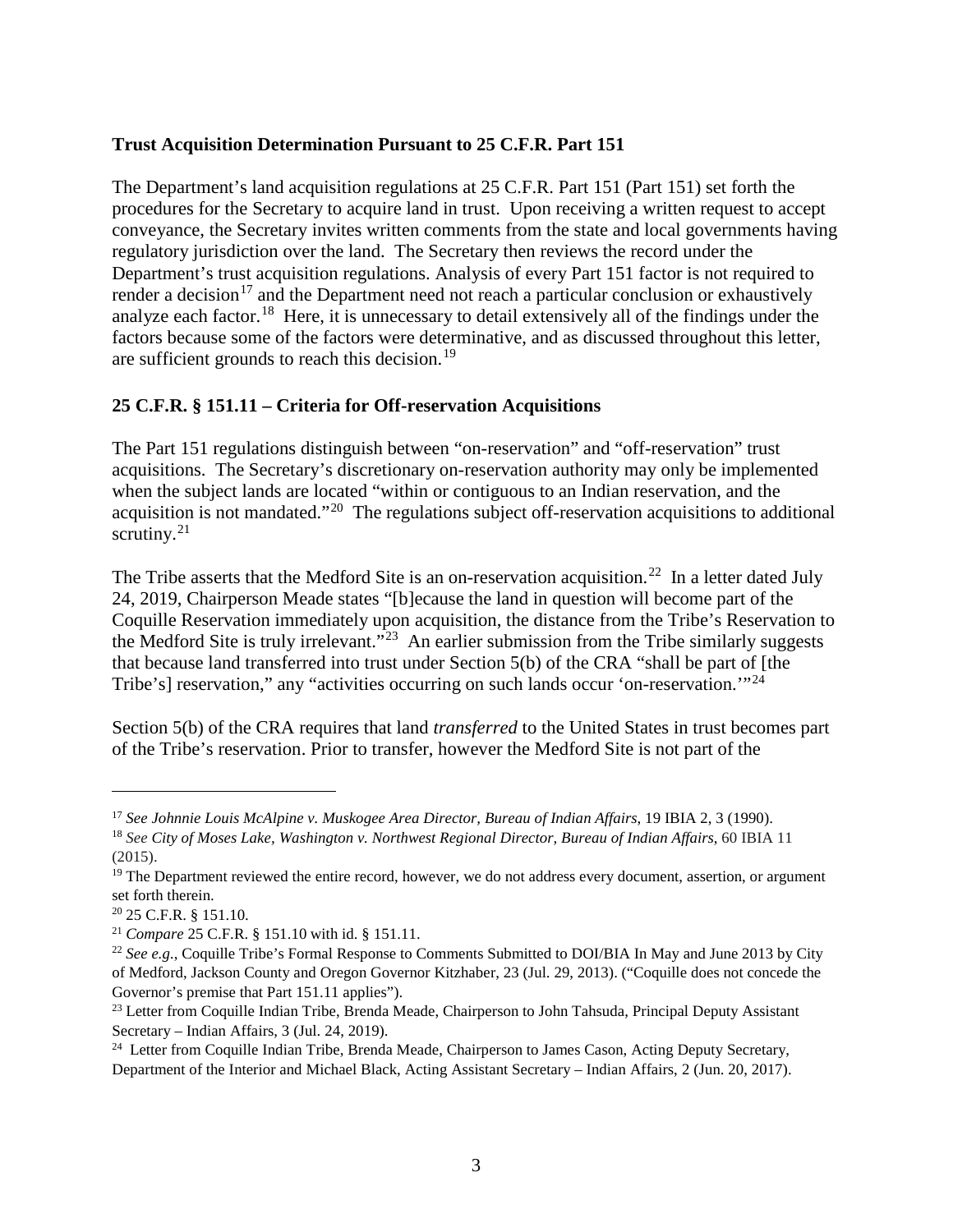reservation. The Medford Site is approximately 170 driving miles from the Tribe's main reservation and administrative offices<sup>[25](#page-3-0)</sup> and is non-contiguous to any of the Tribe's trust lands.<sup>[26](#page-3-1)</sup> The Tribe's application is therefore considered under the off-reservation criteria of Section 151.11, which includes the factors set forth in Section 151.10 plus two additional requirements.

The relevant criteria found in § 151.10 are:

(a) The existence of statutory authority for the acquisition and any limitations contained in such authority;

(b) The need of the ... tribe for additional land;

(c) The purposes for which the land will be used;

…

(e) If the land to be acquired is in unrestricted fee status, the impact on the State and its political subdivisions resulting from the removal of the land from the tax rolls;

(f) Jurisdictional problems and potential conflicts of land use which may arise;

(g) If the land to be acquired is in fee status, whether the [BIA] is equipped to discharge the additional responsibilities resulting from the acquisition of the land in trust status; and

(h) The extent to which the applicant has provided information that allows the Secretary to comply with 516 DM [Departmental Manual] 6, appendix 4, [the] National Environmental Policy Act (NEPA)<sup>[27](#page-3-2)</sup> Revised Implementing Procedures, and 602 DM 2, Land Acquisitions: Hazardous Substances Determinations.<sup>[28](#page-3-3)</sup>

The criteria found in § 151.11 are:

- (a) The criteria listed in  $\S$  151.10(a) through (c) and (e) through (h);
- (b) The location of the land relative to state boundaries, and its distance from the boundaries of the tribe's reservation, shall be considered as follows: as the distance between the tribe's reservation and the land to be acquired increases, the Secretary shall give greater scrutiny to the tribe's justification of anticipated benefits from the acquisition. The Secretary shall give greater weight to the concerns raised pursuant to paragraph (d) of this section.

<span id="page-3-0"></span><sup>25</sup> *See* Google Maps.

<span id="page-3-1"></span><sup>26</sup> *See* Letter from Brett Kenney, Tribal Attorney, Coquille Indian Tribe, to Paula Hart, Office of Indian Gaming, Exhibit 3 (Map) (Jan. 28, 2013).

<span id="page-3-2"></span><sup>27</sup> *See generally* National Environmental Policy Act, 42 U.S.C. § 4332.

<span id="page-3-3"></span><sup>28</sup> *See generally* 25 C.F.R. § 151.10(a)-(c) and (e)-(h). (Section 151.10(d) is applicable only to acquisitions for individual Indians.)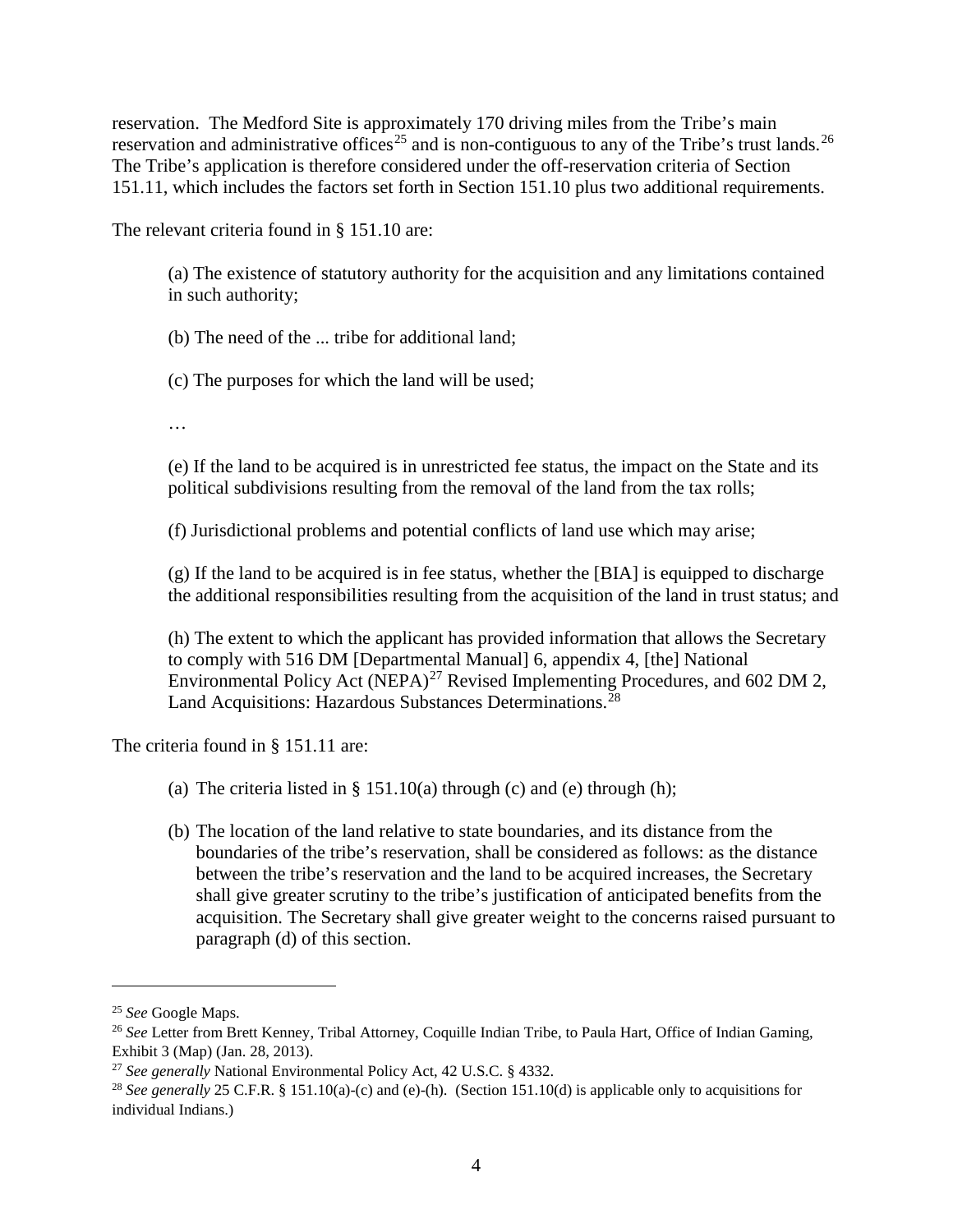- (c) Where land is being acquired for business purposes, the tribe shall provide a plan which specifies the anticipated economic benefits associated with the proposed use.
- (d) Contact with state and local governments pursuant to  $\S 151.10(e)$  and (f) shall be completed as follows: Upon receipt of a tribe's written request to have lands taken in trust, the Secretary shall notify the state and local governments having regulatory jurisdiction over the land to be acquired. The notice shall inform the state and local government that each will be given 30 days in which to provide written comment as to the acquisition's potential impacts on regulatory jurisdiction, real property taxes and special assessments.

# **25 CFR § 151.10(f) - Jurisdictional problems and potential conflicts of land use which may arise**

Section 151.10(f) requires the Secretary consider whether any jurisdictional problems and potential conflicts of land use may arise. While nothing in Part 151 requires that jurisdictional problems be resolved prior to approval of a trust acquisition, such problems must be considered before deciding whether to approve the acquisition.<sup>[29](#page-4-0)</sup> The Bureau of Indian Affairs (BIA) requested comments from the Governor of Oregon (State or Governor), Jackson County Board of Commissioners (County), and the City of Medford (City) in letters dated February 1, 2013.<sup>30</sup> Due to the passage of time from the first notice, the BIA again sought comment from the State, County and City in letters dated September 26, 2017.<sup>[31](#page-4-2)</sup>

# *Jurisdictional Problems*

 $\overline{a}$ 

Conveyance of the Medford Site into trust will introduce into the City and County jurisdictional issues that currently do not exist. The City and County assert that the Tribe's proposed gaming facility will result in increased demand for services while at the same time removing the Medford Parcel from the tax base. The Tribe asserts that it is willing to enter into binding and enforceable inter-governmental agreements with the impacted local governments. Although common to help guarantee the stability of local governments and procure needed services for the new reservation land, such agreements do not exist here.

In a letter dated April 30, 2013, the Jackson County Board of Commissioners stated its opposition to the Tribe's application, citing among other objections, financial and administrative

<span id="page-4-0"></span><sup>29</sup> *State of New York v. Acting Eastern Regional Director, Bureau of Indian Affairs*, 58 IBIA 323, 346 (2014) (citing *Roberts County, South Dakota v. Acting Great Plains Regional Director*, *Bureau of Indian Affairs*, 51 IBIA 35, 52 (2009)). See also, Arizona State Land Dep't et al. v. Western Regional Director, Bureau of Indian Affairs, 43 IBIA 158, 173 2006.

<span id="page-4-1"></span><sup>30</sup> *See* Letters from Northwest Regional Director to Gary Wheeler, Mayor, City of Medford; Board of Commissioners, Jackson County; John Kitzhaber, Governor (Feb. 1, 2013).

<span id="page-4-2"></span><sup>31</sup> *See* Letters from Acting Northwest Regional Director to Gary Wheeler, Mayor, City of Medford; Board of Commissioners, Jackson County; Hon. Kate Brown, Governor (Sept. 26, 2017).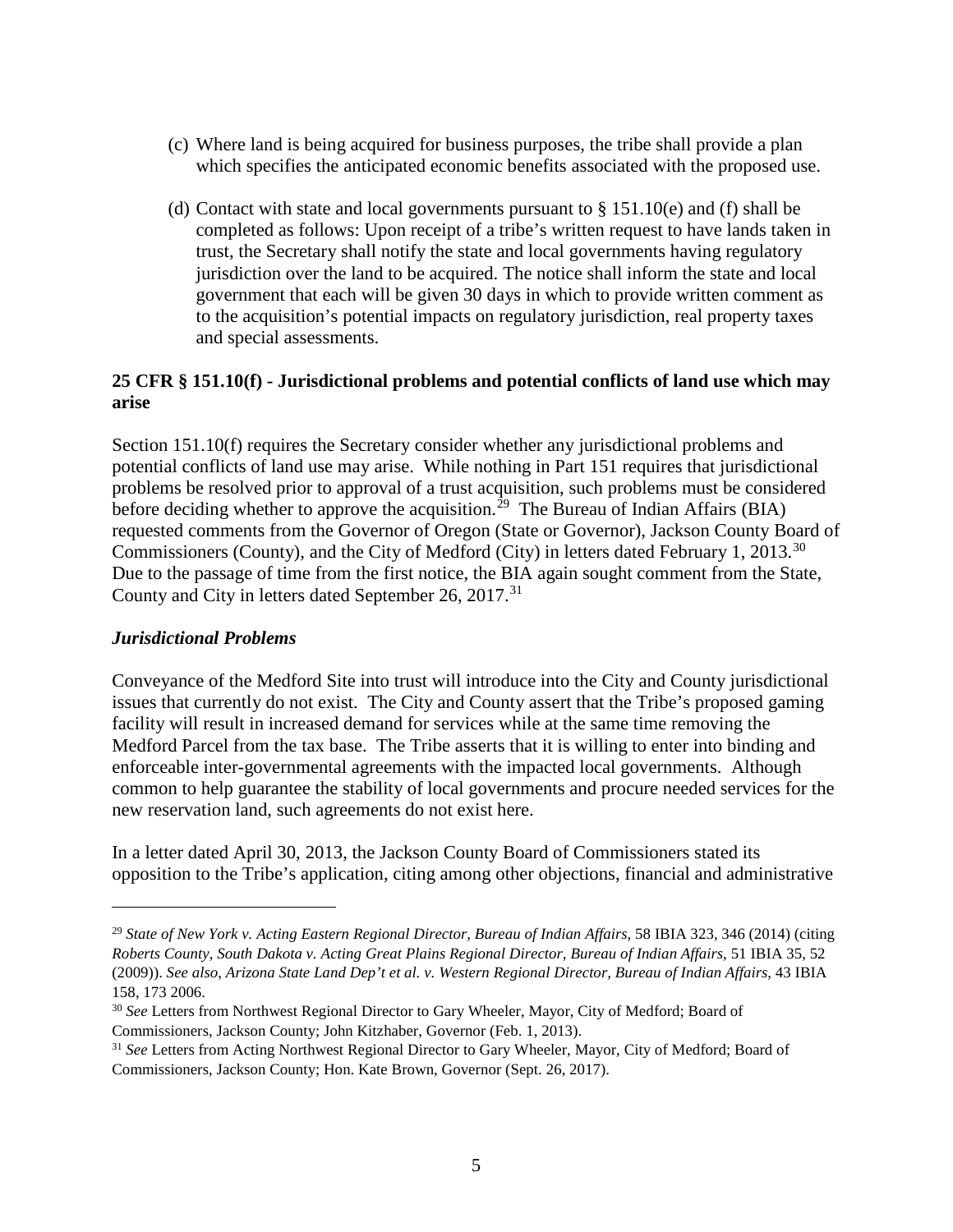concerns, and adverse impacts to law enforcement and social services.<sup>[32](#page-5-0)</sup> The Board, after meeting with the Tribe to discuss these concerns, indicated the Tribe "has not adequately identified or quantified the scope of potential adverse effects this proposal may have on law enforcement services, regional infrastructure, and various community social and mental health services."<sup>[33](#page-5-1)</sup> Three years later, following its review of the Administrative Draft of the Environmental Impact Statement, the County found particularly concerning the increased burden on the County Sheriff's Department and Fire District.<sup>[34](#page-5-2)</sup>

The City similarly opposed the acquisition based on its jurisdictional problems that have not been resolved.<sup>[35](#page-5-3)</sup> Along with their letter, the City provided a copy of Resolution No. 2013-68 stating the City's opposition to the Tribe's application.<sup>[36](#page-5-4)</sup> Explaining its opposition, the City raised concerns regarding the City's loss of regulatory jurisdiction, stating that it cannot support the removal of land from city, county, and state jurisdiction when 48% of the land in Jackson County is owned by the federal government.<sup>[37](#page-5-5)</sup> The City also expressed its concern regarding the number of calls for law enforcement service that the new facility would generate.<sup>[38](#page-5-6)</sup>

The Tribe's asserts that the NEPA process will identify detailed impacts so that the parties can negotiate reasonable provisions through inter-governmental agreements.<sup>[39](#page-5-7)</sup> In its response letter dated July 29, 2013, the Tribe stated that it voluntarily reached out to the City and the County to negotiate and execute such agreements requiring the Tribe to pay for local government services, such as police and fire.<sup>[40](#page-5-8)</sup> The agreements would contractually bind the Tribe to take certain measures to mitigate impacts, and may require that the Tribe construct and operate the project consistent with agreed upon City, County, and State standards regarding environmental and regulatory issues.<sup>41</sup> However, according to the Tribe, the City and County "turned their back on

<span id="page-5-0"></span><sup>32</sup> *See* Letter from Don Skundrick, Chair, John Rachor, Commissioner, and Doug Breidenthal, Commissioner, Jackson County Board of Commissioners, to Stan Speaks, Northwest Regional Director, Bureau of Indian Affairs (April 30, 2013).

<span id="page-5-1"></span><sup>&</sup>lt;sup>33</sup> Letter, Jackson County Board of Commissioners to Stan Speaks, Northwest Regional Director, Bureau of Indian Affairs 1 (Apr. 30, 2013).

<span id="page-5-2"></span><sup>34</sup> *See* Letter from Joel C. Benton, County Counsel, Jackson County Board of Commissioners to Northwest Regional Director, Bureau of Indian Affairs (Jun. 3, 2016).

<span id="page-5-3"></span><sup>35</sup> *See* Letter from Gary H. Wheeler, Mayor of the City of Medford, Oregon, to Kevin K. Washburn, Assistant Secretary – Indian Affairs, and Stanley Speaks, Regional Director Bureau of Indian Affairs, Northwest Regional Office 1 (May 3, 2013).

<span id="page-5-4"></span><sup>36</sup> Resolution No. 2013-68 (May 3, 2013).

<span id="page-5-5"></span><sup>37</sup> *See* Letter from Gary H. Wheeler, Mayor of the City of Medford, Oregon, to Kevin K. Washburn, Assistant Secretary – Indian Affairs, and Stanley Speaks, Regional Director Bureau of Indian Affairs, Northwest Regional Office 5 (May 3, 2013).

<span id="page-5-6"></span><sup>38</sup> *Ibid*.

<span id="page-5-7"></span><sup>&</sup>lt;sup>39</sup> Coquille Tribe's Formal Response to Comments Submitted to DOI/BIA in May and June 2013 by City of Medford, Jackson County and Oregon Governor Kitzhaber 17 (Jul. 29, 2013).

<span id="page-5-8"></span><sup>40</sup> Coquille Tribe's Formal Response to Comments Submitted to DOI/BIA In May and June 2013 by City of Medford, Jackson County and Oregon Governor Kitzhaber 16 (Jul. 29, 2013).

<span id="page-5-9"></span><sup>41</sup> *Id*.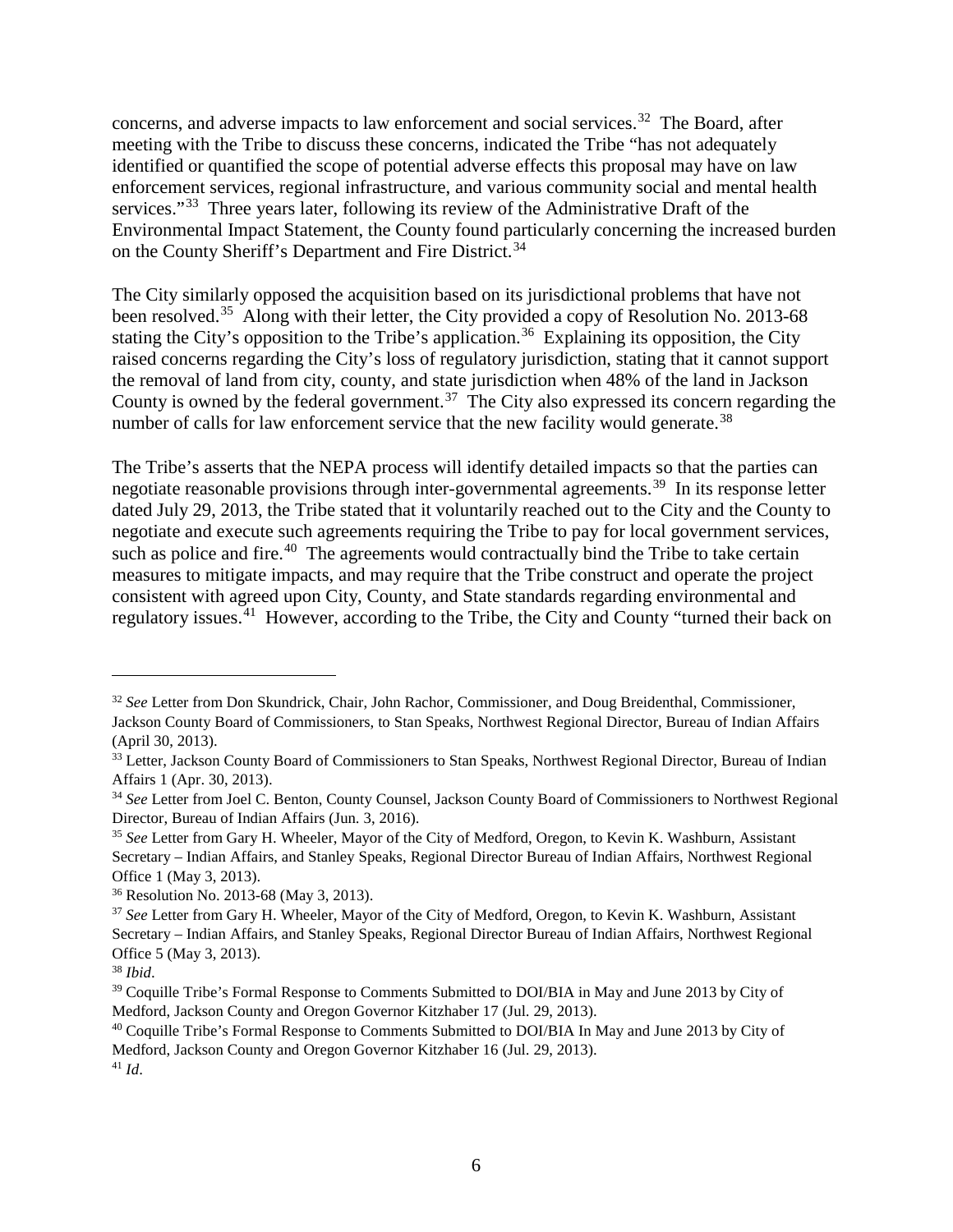the Tribe's offer to negotiate a binding and enforceable agreement to mitigate impacts of the gaming facility."[42](#page-6-0)

Memoranda of agreement between tribes and the counties or municipalities that share the same geography of their fee-to-trust acquisitions are relatively common to address jurisdictional problems resulting from new reservation lands.<sup>[43](#page-6-1)</sup> Courts have mentioned such memoranda of agreement as supportive of the Secretary's conclusion regarding the  $\S$  151.10(f) criterion.<sup>[44](#page-6-2)</sup> Thus, a signed memorandum of agreement is a factor that may weigh in favor of approval, but is absent here.

Although the Tribe has provided evidence of attempts to establish such agreements, the fact remains no agreements exist. The failure of the parties to reach such an agreement is significant and is an indication that the jurisdictional problems contemplated under this Section would not subside easily. The Tribe's ability to provide services such as police or fire protection to the Medford Site property is complicated by the 170-mile distance from their administrative headquarters. The City and County must nonetheless maintain those services as a matter of public health and safety. Without an agreement, the City and County receive no additional funds in lieu of the lost tax revenue resulting from the Tribe's project. The absence of an agreement to address these jurisdictional issues weighs heavily against approval, and the voluntary resolution of future disputes is unlikely based on the failure to reach an agreement to date.

# **25 CFR § 151.11(b) – Location of the Land Relative to State Boundaries and its Distance from the Boundaries of the Tribe's Reservation**

The Part 151 regulations provide that "[u]nless another definition is required by the act of Congress authorizing a particular trust acquisition, *Indian reservation* means that area of land

<span id="page-6-0"></span><sup>42</sup> *Id*.

<span id="page-6-1"></span><sup>&</sup>lt;sup>43</sup> For instance, the Santa Ynez Chumash Band of Indians completed a memorandum of agreement with the County of Santa Barbara, California and the Lytton Rancheria of California entered into a memorandum of agreement with the County of Sonoma, both of which Congress cited as supportive of its legislative transfer of title. *See* National Defense Authorization Act for Fiscal Year 2020, Pub. L. No. 116-92, tit. XXVIII, §§ 2868(b) (1), 2869(a) (18).

<span id="page-6-2"></span><sup>44</sup> *See, e.g.*, *South Dakota v. United States Dep't of Interior*, 401 F.Supp.2d 1000, 1009 (D.S.D. 2005), *aff'd*, 475 F.3d 993 (8th Cir. 2007) (Department reasonably considered potential jurisdictional problems and conflicts of land use which might arise, by noting that tribe and city entered into an agreement for provision of law enforcement services and fire protection, and by finding that no future zoning conflicts would develop); *No Casino in Plymouth v. Jewell*, 136 F.Supp.3d 1166 (E.D. Cal. Sep. 30, 2015), *vacated on other grounds*, 698 Fed.Appx. 531 (9th Cir. 2017) (Secretary adequately considered jurisdictional problems and possible conflicts of land use where record of decision stated that through incorporation of prior municipal services agreement, tribe had agreed to address all major jurisdictional issues, including, but not limited to compensation of county sheriff's department, prosecutor's office, courts, and schools that would provide public services on trust lands).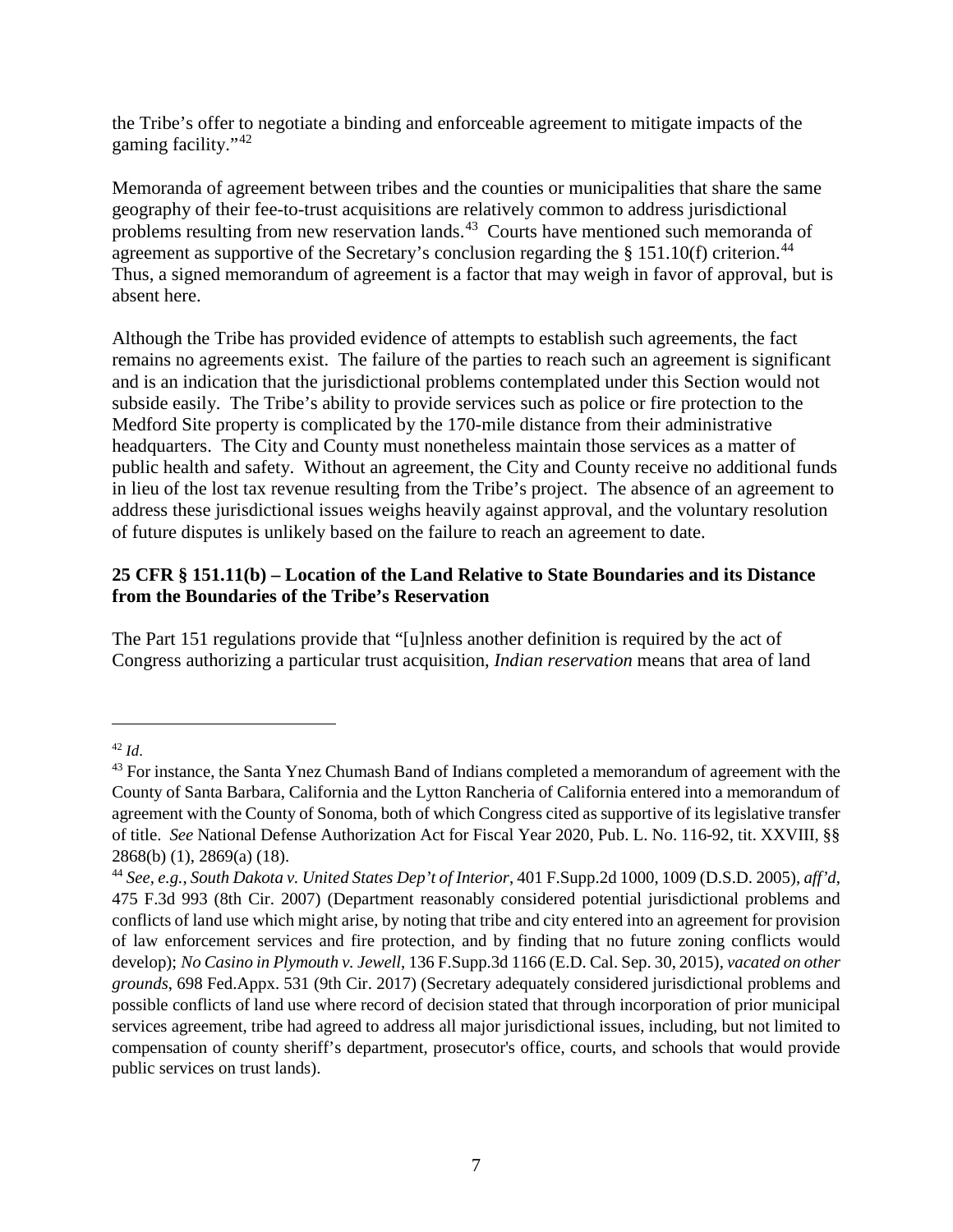over which the tribe is recognized by the United States as having governmental jurisdiction."[45](#page-7-0) The Tribe's trust lands consist of numerous parcels;<sup>[46](#page-7-1)</sup> however, the Tribe's main reservation, tribal administrative offices and existing gaming facility are located near the cities of Coos Bay and North Bend, Oregon.<sup>[47](#page-7-2)</sup> The driving distance from the Tribe's administrative offices to the Medford Site is approximately 170 miles.<sup>[48](#page-7-3)</sup> The Medford Site is located approximately 28 miles north of the California State border and approximately 255 miles south of the Washington State border.[49](#page-7-4)

The three-hour drive from the Tribe's reservation to the Medford Site raises significant concerns. While the distance does not categorically disqualify the Medford Site from being acquired, the distance must be considered. This Section requires that the Secretary give greater scrutiny to the Tribe's justification of anticipated benefits from an acquisition as the distance between the Tribe's reservation and the land to be acquired increases, and give greater weight to the concerns raised by the state and local governments having regulatory jurisdiction over the land to be acquired in trust.<sup>[50](#page-7-5)</sup>

#### *The Tribe's Justification of Anticipated Benefits*

When scrutinizing the Tribe's justification of anticipated benefits, the financial benefits are moderate, but positive for the Tribe. The Tribe submitted a business plan to the BIA as part of its application in April 2013 (Business Plan). As part of the Business Plan, the Tribe projects a budgetary shortfall in excess of \$13 million annually by 2022, and a cumulative deficit of \$74 million that same year to sustain its current level of services.<sup>[51](#page-7-6)</sup> When taking account of the need for critical enhancements to existing programs, required investments in infrastructure, and new

<span id="page-7-0"></span><sup>45</sup> 25 C.F.R. § 151.2(f). *See also, County of San Diego, California v. Pacific Regional Director*, *Bureau of Indian Affairs*, 58 IBIA 11, 29 (2013); *Aitkin County, Minnesota v. Acting Midwest Regional Director*, *Bureau of Indian Affairs*, 47 IBIA 99, 104-07 (2008).

<span id="page-7-1"></span><sup>46</sup> The United States also holds fourteen forest parcels in trust for the Tribe *See*, Coquille Forest Act, Pub. L. 104- 208, div. B, tit. V, *codified as amended at* 25 U.S.C. 715c (Sept. 30, 1996). Correspondence from the Tribe indicates that some of the trust parcels may be as close as 74 air miles to the Medford Site. *See* Letter from Coquille Indian Tribe, Chairperson Brenda Meade to Principal Deputy Assistant Secretary – Indian Affairs John Tahsuda, 1 (Jun. 17, 2019). I note that my determination remains the same irrespective of the difference in distance to the Tribe's forest trust lands or the Tribe's main reservation and administrative offices.

<span id="page-7-2"></span><sup>47</sup> Letter from Brett Kenney, Tribal Attorney, Coquille Indian Tribe, to Paula Hart, Office of Indian Gaming Exhibit 3 (Map) (Jan. 28, 2013).

<span id="page-7-3"></span><sup>48</sup> Distance between Medford, OR and Cole, CA. *Google Maps*, maps.google.com.

<span id="page-7-4"></span><sup>49</sup> Distance between Medford, OR and Portland, OR. *Google Maps*, maps.google.com.

<span id="page-7-5"></span> $50$  25 C.F.R § 151.11(b), § 151.11(d).

<span id="page-7-6"></span><sup>51</sup> Business Plan at 2; Letter from Brenda Meade, Chairperson, Coquille Tribal Council, to Stanley M. Speaks, Regional Director, Northwest Regional Office, and Paula L. Hart, Director, Office of Indian Gaming 3 (Mar. 22, 2013).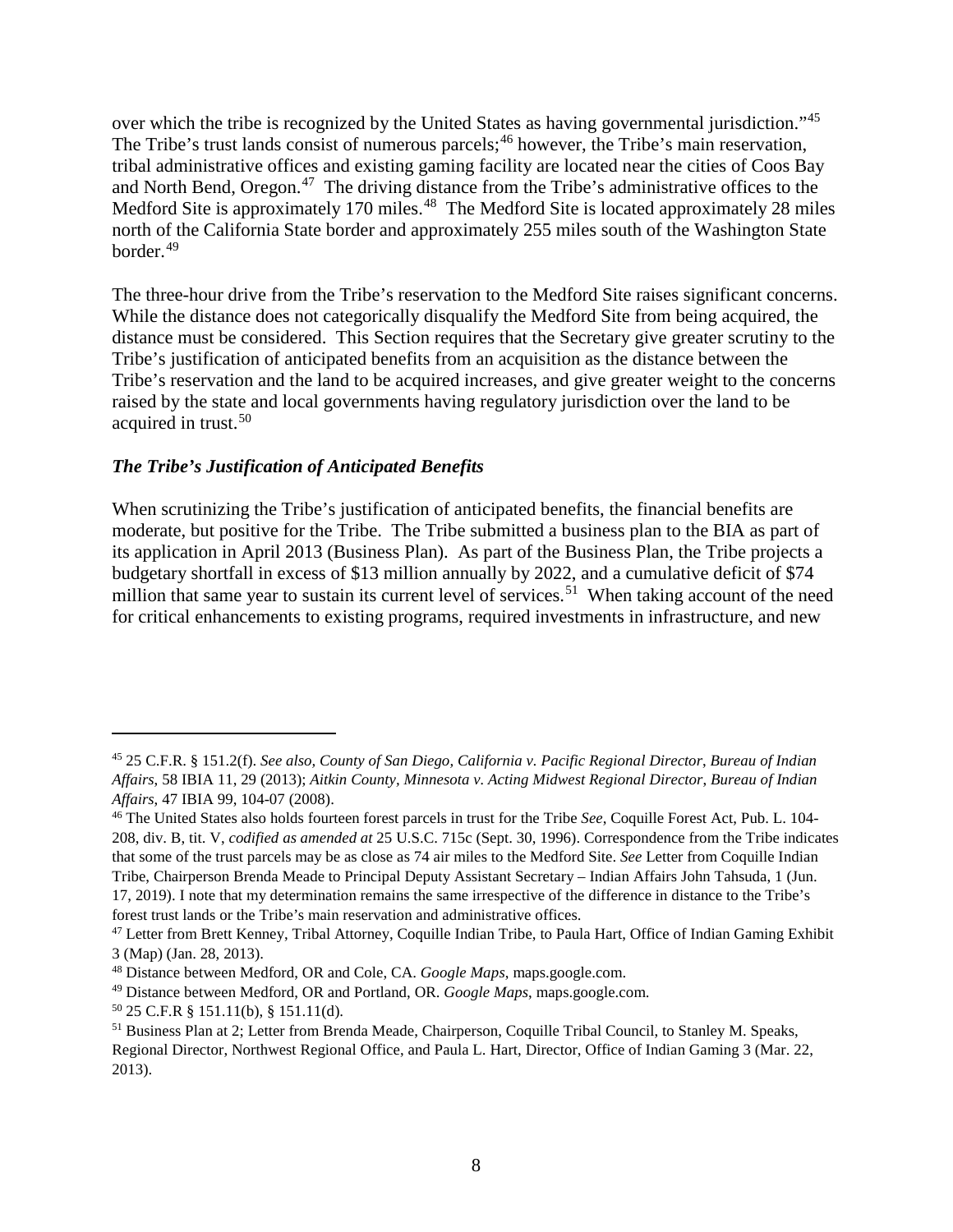programs for future generations, the Tribe's Business Plan projects a cumulative deficit exceeding \$300 million by the end of 2022.<sup>[52](#page-8-0)</sup>

The Tribe developed the Business Plan to address those shortfalls through the operation of a Class II gaming facility at the Medford Site. [53](#page-8-1) The Business Plan projects a stabilized performance from the gaming facility at the Medford Site beginning in the 24th month of operations with the annual gross revenue projected to be \$32 million.<sup>54</sup> The Earnings Before Interest, Taxes, Depreciation and Amortization are projected to be \$15.8 million, and the net cash flow is projected to be \$11 million.<sup>[55](#page-8-3)</sup> The Business Plan projects that net revenues from a class II gaming facility in Medford will generate \$7.5 million in the first year and increase to \$18.5 million annually by the seventh year of operation.<sup>[56](#page-8-4)</sup>

The Tribe's projection of \$18.5 million annually by the seventh year of operation will certainly benefit the Tribe, but as indicated in the Tribe's materials, it will only alleviate a small portion of the Tribe's anticipated budget needs.<sup>[57](#page-8-5)</sup> Giving greater scrutiny to the Tribe's justification of anticipated benefits from the proposed acquisition, as I must under 25 C.F.R. § 151.11(b), I conclude that the Tribe has not provided sufficient information that demonstrates how acquisition of the Medford Site would provide such a significant economic benefit to the Tribe, in light of its anticipated financial need.

Since the Tribe's materials clearly demonstrate that its need for additional revenue is not solved by the project, considerations of additional economic benefits could potentially bolster the Tribe's arguments. However, given that the Medford Site is located 170 miles from the Tribe's main reservation, the overall economic benefits to the Tribe will be muted. Any associated business and employment opportunities will be within the Jackson County area, and of limited benefit to the Tribe's primary reservation community. The Tribe has not provided sufficient information that demonstrates how acquisition of the Medford Site would provide a significant financial benefit to the Tribe in light of its substantial financial need, or even ancillary economic benefits.

<span id="page-8-0"></span><sup>52</sup> Business Plan at 2; Letter from Brenda Meade, Chairperson, Coquille Tribal Council, to Stanley M. Speaks, Regional Director, Northwest Regional Office, and Paula L. Hart, Director, Office of Indian Gaming 4-5 (Mar. 22, 2013).

<span id="page-8-1"></span><sup>53</sup> Business Plan.

<span id="page-8-2"></span><sup>54</sup> Business Plan at 7.

<span id="page-8-3"></span><sup>55</sup> *Ibid.*

<span id="page-8-4"></span><sup>56</sup> *Ibid.*

<span id="page-8-5"></span><sup>57</sup> Letter from Brenda Meade, Chairperson, Coquille Tribal Council, to Stanley M. Speaks, Regional Director, Northwest Regional Office, and Paula L. Hart, Director, Office of Indian Gaming 3 (Mar. 22, 2013).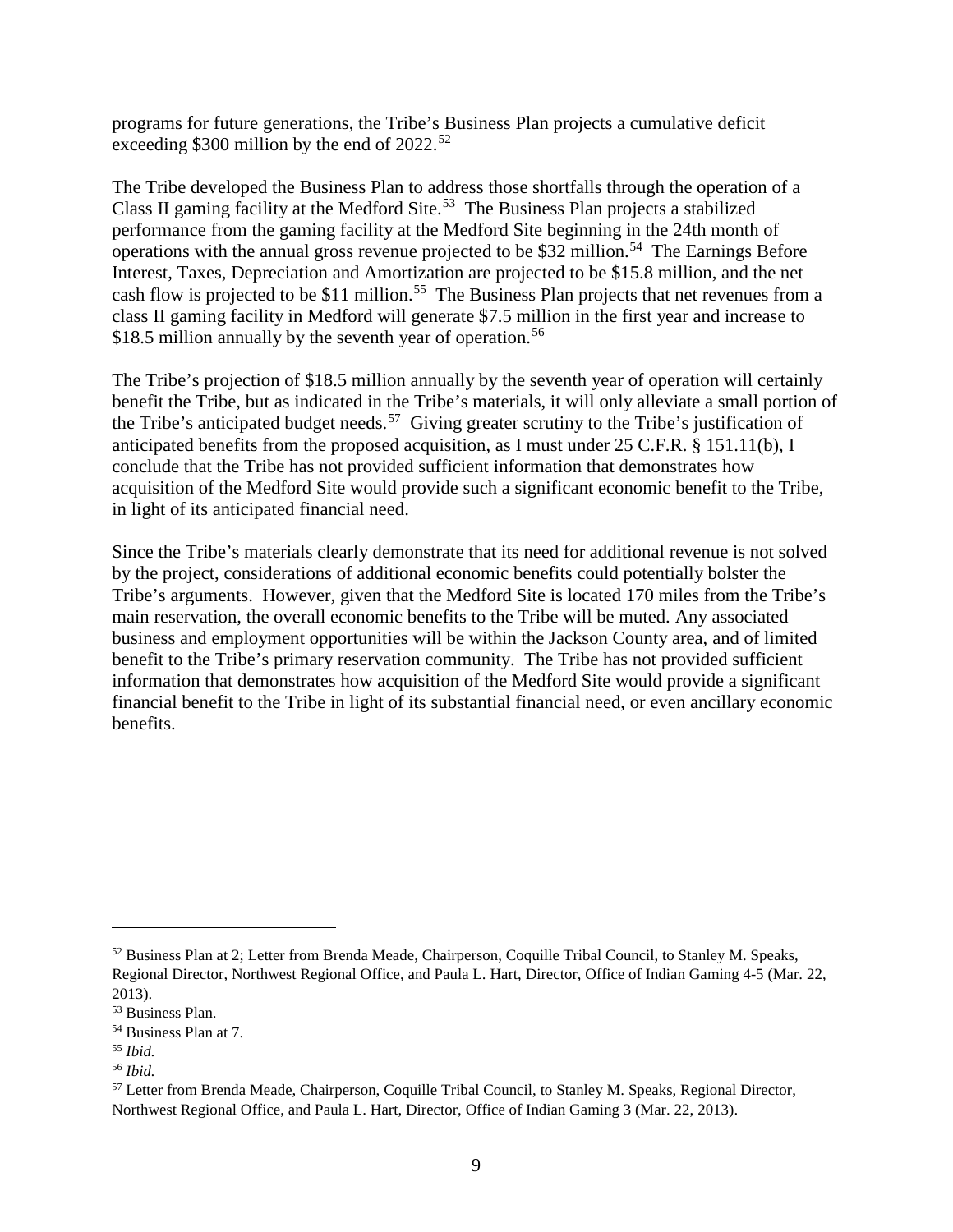### *Concerns of State and Local Governments Having Regulatory Jurisdiction*

#### Tax Impact

Section 151.10(e) requires consideration of the impact on the state and its political subdivisions resulting from removal of land from the tax rolls. The Medford City Attorney provided tax and special assessment information, identify a tax of  $$8,015.05$  for tax year 2017.<sup>[58](#page-9-0)</sup> The loss of the tax assessment is minimal; however, the impact to the Oregon Lottery, a significant source of revenue for the State, is considerable.

Revenue from the Oregon Lottery is significant to the State and its political subdivisions. Lottery revenues are second only to state income taxes in revenues for the State.<sup>[59](#page-9-1)</sup> A decrease to the State of Oregon's video lottery terminal (VLT) market revenue, even if less than one percent is significant considering the VLT in 2014 generated  $$742.7$  million dollars.<sup>[60](#page-9-2)</sup> The County indicated that it relies on many lottery-funded programs. Between 2013 and 2015, Jackson County received \$24.9 million in lottery-funded grants and loans to support local businesses, schools, transportation and parks. The decrease in revenue from the Oregon Lottery represents a significant threat to the County and its provision of services.

The City indicated the impact on state lottery revenues would adversely affect the ability to provide critical services. The City also cited the impact to local school districts would similarly suffer as a beneficiary of state lottery revenues.  $61$ 

Overall, the City and County are concerned that the project represents an increased burden on resources and services while at the same time resulting in an overall decrease in the funds available to provide those services. We find that the potential impact to the Oregon Lottery and funding to the City and County is significant and weighs heavily against approval of the acquisition.

#### Community Impact

The City made specific efforts to meet with the Coquille Tribe, community members and nearby tribes to garner input on the proposed project.<sup>[62](#page-9-4)</sup> Tribes and tribal groups attended the City's

<span id="page-9-0"></span><sup>&</sup>lt;sup>58</sup> Letter from Lori Cooper, City Attorney, City of Medford, to Stanley Speaks, Regional Director, Northwest Regional Office, Exhibit 1. (Nov. 17, 2017).

<span id="page-9-1"></span><sup>59</sup> Letter, Coquille Indian Tribe, Chairperson Brenda Meade to Principal Deputy Assistant Secretary – Indian Affairs John Tahsuda, 1 (Jun. 17, 2019) (citing *Willamette Week*, May 26, 2019)).

<span id="page-9-2"></span><sup>60</sup> *See* Letter from Joel C. Benton, County Counsel, Jackson County Board of Commissioners to Northwest Regional Director, Bureau of Indian Affairs (Jun. 3, 2016).

<span id="page-9-3"></span><sup>&</sup>lt;sup>61</sup> Letter from Gary H. Wheeler, Mayor of the City of Medford, Oregon, to Kevin K. Washburn, Assistant Secretary – Indian Affairs, and Stanley Speaks, Regional Director Bureau of Indian Affairs, Northwest Regional Office , 5 (May 3, 2013).

<span id="page-9-4"></span><sup>62</sup> *Ibid*.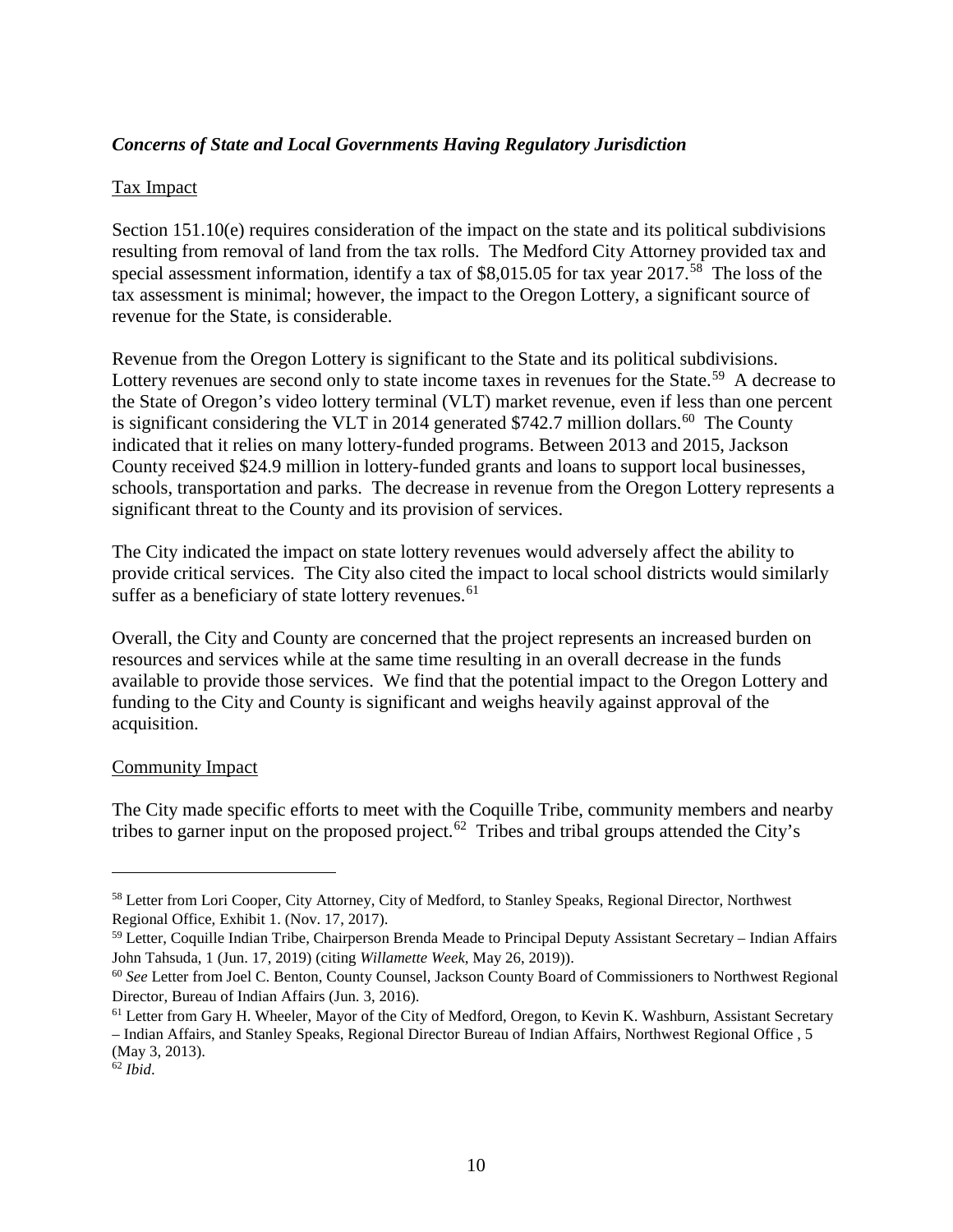public town hall meeting to express their objections.<sup>[63](#page-10-0)</sup> Persons identifying as Shasta Indians and members of the Cow Creek Band of the Umpqua explained that "their ancestors fought and died and were buried in Medford and Jackson County"<sup>[64](#page-10-1)</sup> and that "permitting the Coquille Indian Tribe to obtain trust land and operate a casino in Medford would be an affront to their ancestors and to tribal sovereignty and traditions that exist within and without federal recognition." The City found it hard to support the Tribe's project, when members of the Medford community, including other Tribes and tribal members are so strongly opposed to the development.<sup>[65](#page-10-2)</sup>

Compounding this source of opposition was the fact that the Medford Site lies outside the Tribe's historic territory. As part of its analysis of the proposed acquisition, the City's legal counsel elaborated on these concerns in a letter dated June 4, 2013.<sup>[66](#page-10-3)</sup> The City stresses that the Medford Site lies outside the Tribe's historic territory as established by the United States Court of Claims (Court of Claims) in *Alcea Band of Tillamooks v. United States*, [67](#page-10-4) which held that the Tribe's historic area of exclusive use and occupation did not include Medford.

The Tribe asserts that the CRA identifies Jackson County as part of its service area<sup>[68](#page-10-5)</sup> and that the "Rogue River Valley in Jackson County houses a major concentration of tribal members outside of Coos County."[69](#page-10-6) The Tribe also provides evidence of its presence in the area, asserting that a cluster of its members live in Jackson County<sup>[70](#page-10-7)</sup> and that it has maintained a presence in the area for over 100 years.<sup>[71](#page-10-8)</sup> The Tribe also points to its Medford governmental office adjacent to the Medford Site from which it offers a variety of governmental services.<sup>[72](#page-10-9)</sup> The Tribe also outlined its historical connection to the Rogue River Valley stating, "Coquille people did not exclusively occupy the Medford area, but they were an integral part of the Indian community and network in the region." $^{73}$  $^{73}$  $^{73}$ 

The fact that the Parcel lies outside the Tribe's historical territory and faces opposition from other Tribes and tribal members in the area does not foreclose the acquisition. The CRA provides the Secretary with discretionary authority to approve or disapprove acquisitions within the Tribe's five-county service area. The Part 151 regulations make clear, however, that in

<span id="page-10-0"></span><sup>63</sup> *Ibid*.

<span id="page-10-1"></span><sup>64</sup> *Ibid*.

<span id="page-10-2"></span><sup>65</sup> *Ibid*.

<span id="page-10-3"></span><sup>66</sup> Letter from Perkins Coie, Legal Counsel for the City of Medford to Kevin K. Washburn, Assistant Secretary – Indian Affairs, and Paula L. Hart, Director, Office of Indian Gaming (Jun. 4, 2013).

<span id="page-10-4"></span><sup>67</sup> *Alcea Band of Tillamooks v. United States*, 103 Ct. Cl. 494 (1945). The Court of Claims adjudicated land claims from a number of Oregon tribes. The Coquille asserted that they were unlawfully and without compensation deprived of lands guaranteed for their occupation under the unratified August 11, 1855 treaty. After finding the Tribe was entitled to recover, the Court of Claims adopted as part of it ruling several maps setting forth the adjudicated land claims to define the scope the taking and associated damages.

<span id="page-10-5"></span><sup>&</sup>lt;sup>68</sup> CRA at Sec. 3(c) ("In the case of Federal services available to members of federally recognized tribes residing on a reservation, Members of the Tribe in the Tribe's service area shall be deemed to be residing on a reservation.")

<span id="page-10-6"></span><sup>69</sup> Letter, Coquille Indian Tribe, Brenda Meade, Chairperson to John Tahsuda, Principal Deputy Assistant Secretary – Indian Affairs 4 (Jul. 24, 2019).

<span id="page-10-7"></span><sup>70</sup> *Id*. at 6.

<span id="page-10-8"></span><sup>71</sup> *Id*. at 17-19.

<span id="page-10-9"></span><sup>72</sup> *Id*. at 7-16.

<span id="page-10-10"></span><sup>73</sup> *Id*. at 18.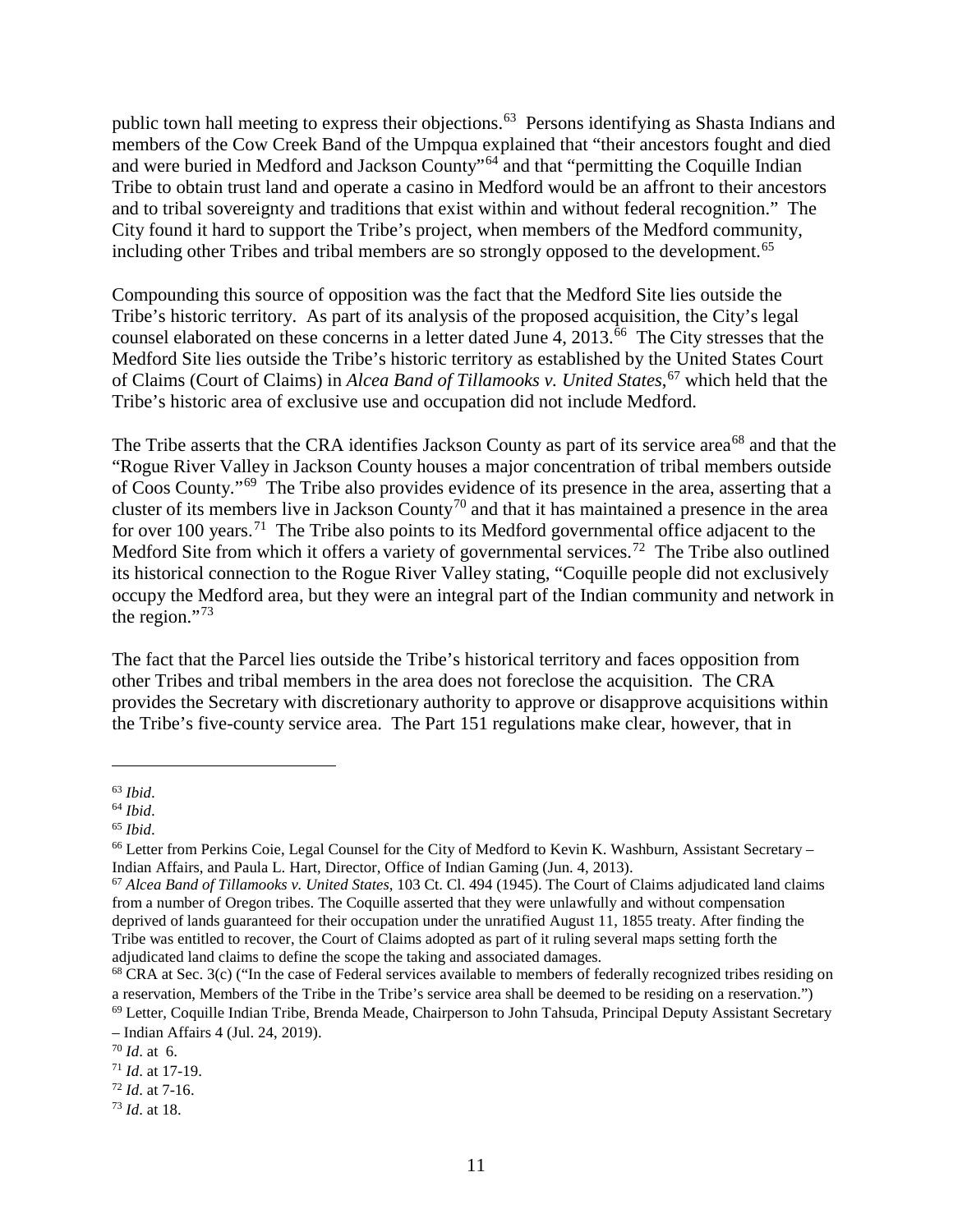exercising his discretion the Secretary should take into consideration the concerns from entities having regulatory jurisdiction over the land.

In this instance, the entities having regulatory jurisdiction have raised significant concerns about the Tribe operating a gaming facility within their community – not simply because they oppose gaming, but because the acquisition is opposed by neighboring tribes and tribal members who have long been part of the Medford and Jackson County community. Furthermore, the site lies outside the Tribe's historic territory as established by the Court of Claims. We do not endeavor to resolve the conflicting claims over aboriginal territory here. We must however consider the City's concerns. Through their comments, the City has made clear that the objections raised by the Cow Creek Tribe and tribal members within the community as well the Tribe's lack of a historic connection to the Medford Site give the City pause in supporting the Tribe's application. These concerns weigh heavily against approval of the Tribe's application.

#### Balancing Gaming in Oregon

 $\overline{a}$ 

In 2013, then-Governor Kitzhaber urged denial of the Tribe's application.<sup>74</sup> The Governor expressed concerns about the expansion of gaming throughout the State, and stated his opposition to the Tribe's application. Governor Brown later reasserted the State's strong opposition to the Tribe's application<sup>[75](#page-11-1)</sup> by referring to her letter dated April 13, 2016, in which she stated:

… [I do] not believe that an expansion in the number of casinos sited in Oregon is in the best interest of the State or her people. I know that this project is relatively modest in scale, and that it is proposed only as a Class II facility. But I believe that the State should as a matter of policy resist the building of additional casinos because State support for even a single, modest, additional casino is likely to lead to significant efforts to expand gaming across Oregon to the detriment of the public welfare. In essence, I believe it essential that the State 'hold the line' on the number of casinos within her borders whenever possible. [76](#page-11-2)

In 2013, U.S. Senators Wyden and Merkley expressed their opposition to the Tribe's application stating that the precedent of a second significant gaming facility for any one tribe would have serious implications for further expansion by other tribes.<sup>[77](#page-11-3)</sup> They further stated that Oregon's

<span id="page-11-0"></span><sup>74</sup> Letter from John A. Kitzhaber, Governor, to Stan Speaks, Northwest Regional Director, Bureau of Indian Affairs (May 6, 2013).

<span id="page-11-1"></span><sup>75</sup> *See* Letter from Misha Isaak, General Counsel, Office of Governor Kate Brown, to Northwest Regional Director, Bureau of Indian Affairs (Oct. 24, 2017).

<span id="page-11-2"></span><sup>&</sup>lt;sup>76</sup> Letter from Kate Brown, Governor, to Stan Speaks, Northwest Regional Director Bureau of Indian Affairs (Apr. 13, 2016.)

<span id="page-11-3"></span> $77$  Letter from Senators Ron Wyden and Jeff Merkley, U.S. Senate, to Kevin K. Washburn, Assistant Secretary – Indian Affairs 1 (Oct. 21, 2013).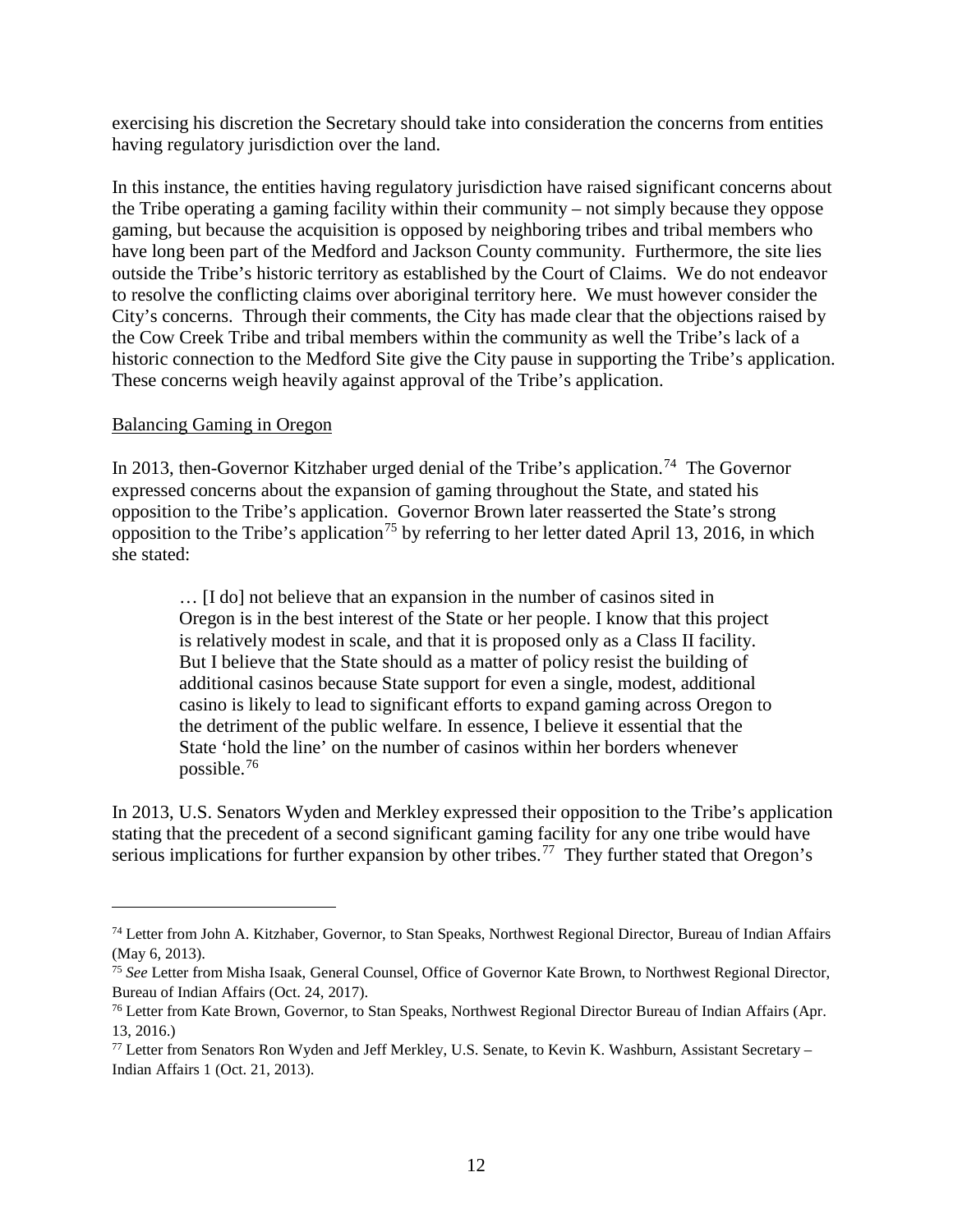careful balance between producing gaming revenue and the State's focus on the public good of its citizens could be seriously compromised.[78](#page-12-0) In comments dated May 12, 2016, Representatives Bonamici, Blumenauer, and Schrader of the U.S. House of Representatives expressed concern about the expansion of casino gaming, noting that many Oregonians have raised legitimate questions about the expansion of casino gaming in the state.<sup>[79](#page-12-1)</sup> Representative Paul Cook expressed his strong opposition to the project as well.<sup>[80](#page-12-2)</sup>

The Tribe's application also faces overwhelming opposition from Oregon state legislators. In 2013, State Representative Esquivel and others stated their opposition to the Tribe's application due to concerns about the loss of regulatory jurisdiction of city land, loss of city control over the land, impacts on the city, and the potential for future expansion of gaming.<sup>81</sup> In 2013, State Senator Rosenbaum, and State Representative Hoyle also expressed their strong opposition to expansion of gaming in the state. $82$ 

The Tribe responded that these concerns represent the State's effort to "bridle tribal gaming with a baseless double standard."[83](#page-12-5) The Tribe questions the State's concern regarding the detrimental effects of gaming citing anticipated expansion of the Lottery.<sup>[84](#page-12-6)</sup>

Maintaining a careful balance between producing gaming revenue and the public good is a legitimate State concern, as is preserving the balance between gaming interests. We recognize the Tribe's skepticism considering the State's reliance on Lottery revenues; however, considering the distance between the Medford Site and the Tribe's reservation these concerns weigh heavily against approval.

#### *Summary*

A trust acquisition decision involves the exercise of discretion that considers, collectively, all of the applicable factors in §§151.10 and 151.11.<sup>[85](#page-12-7)</sup> When evaluating tribal applications for trust

<span id="page-12-0"></span><sup>78</sup> *Ibidd.*

<span id="page-12-1"></span><sup>79</sup> Letter from Reps. Suzanne Bonamici, Earl Blumenauer, and Kurt Schrader, U.S. House of Representatives, to Sally Jewell, Secretary, U.S. Department of the Interior (May 12, 2016); *See also* Letter from Rep. Earl Blumenauer,

U.S. House of Representatives, to Sally Jewell, Secretary, U.S. Department of the Interior (Sept. 11, 2013).

<span id="page-12-2"></span><sup>80</sup> Letter from Col. Paul Cook (Ret.), Member of Congress to David L. Bernhardt, Acting Secretary Department of the Interior (Mar. 25, 2019).

<span id="page-12-3"></span><sup>81</sup> Letter from Rep. Sal Esquivel, Sen. Herman Baertschiger, Sen. Doug Whitsett, Sen. Jeff Kruse, Sen. Alan Bates, Rep. Mike McLane, Rep. Wayne Krieger, Rep. Bruce Hanna, Rep. Peter Buckley, Rep. Dennis Richardson, and Rep. Tim Freeman, Oregon Legislature, to Kevin K. Washburn, Assistant Secretary – Indian Affairs, and Stanley Speaks, Northwest Regional Director, Bureau of Indian Affairs (May 8, 2013).

<span id="page-12-4"></span><sup>&</sup>lt;sup>82</sup> Letter from Senator Diane Rosenbaum and Representative Val Hoyle, Oregon Legislative Assembly, to Sally Jewell, Secretary, U.S. Department of the Interior (November 19, 2013).

<span id="page-12-5"></span><sup>&</sup>lt;sup>83</sup> Letter, Coquille Indian Tribe, Brenda Meade, Chairperson to John Tahsuda, Principal Deputy Assistant Secretary – Indian Affairs 3 (Jul. 24, 2019).

<span id="page-12-6"></span><sup>84</sup> *Ibid*.

<span id="page-12-7"></span><sup>85</sup> *County of Sauk, Wisconsin v. BIA Midwest Regional Director*, *Bureau of Indian Affairs*, 45 IBIA 201, 208 (2007).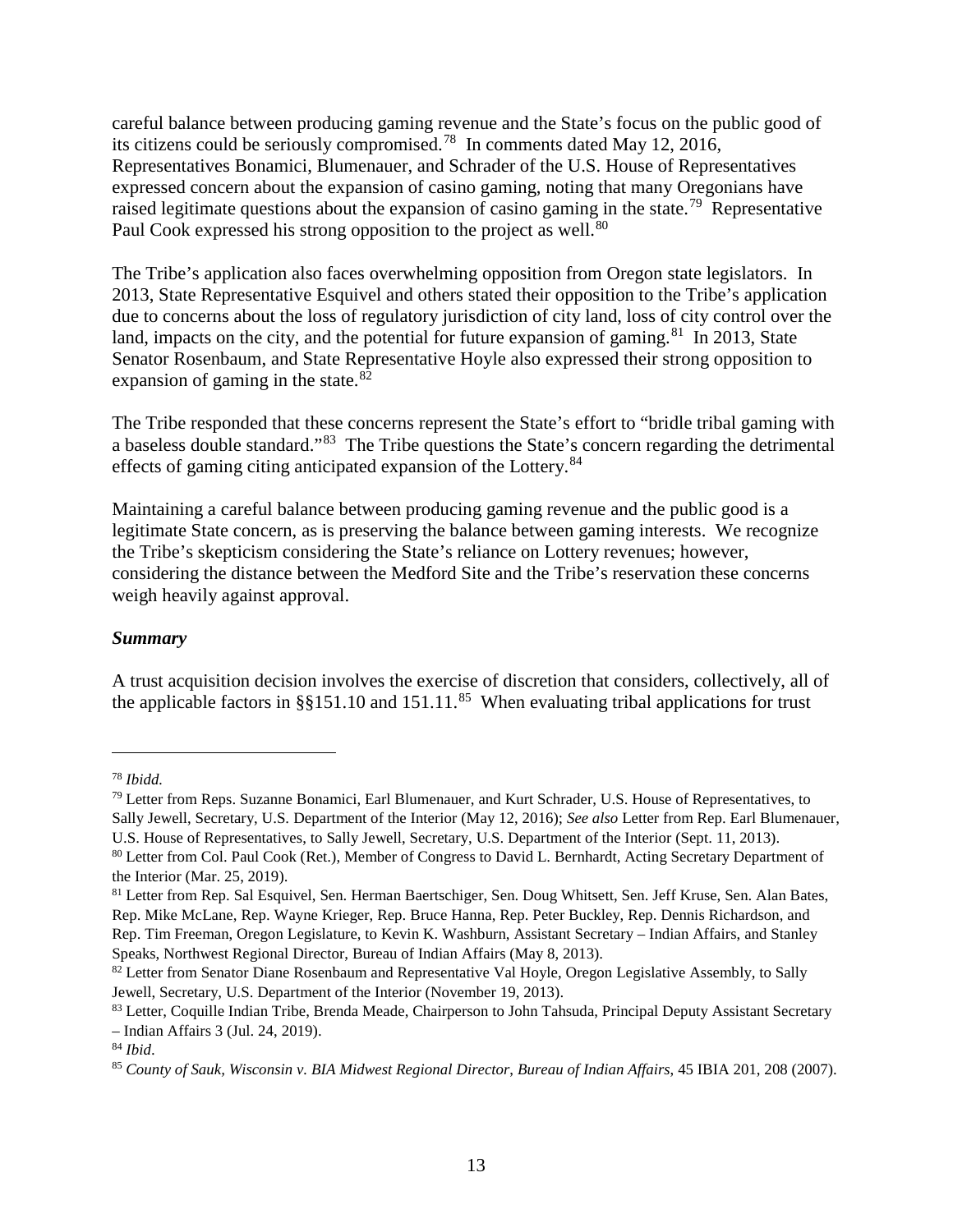acquisitions the record must show that the criteria set forth in the Departmental regulation were considered, but "there is no requirement that the BIA reach a particular conclusion with respect to each factor."[86](#page-13-0) The factors need not be "weighed or balanced in any particular way or exhaustively analyzed."<sup>[87](#page-13-1)</sup> The Secretary generally has broad discretion to approve or deny a discretionary trust acquisition, so long as the decision is supported by good reason, and after consideration of relevant regulatory factors at Part 151.<sup>[88](#page-13-2)</sup> And, while the regulatory factors must be considered, they do not limit the Secretary's authority to decide whether to acquire land in trust.[89](#page-13-3)

The additional scrutiny called for in 151.11(b) establishes a paradigm in which the likelihood of accepting off-reservation land into trust decreases with the distance from the Tribe's established administrative center. In this case, governments having regulatory jurisdiction are uniformly opposed to the acquisition. Not only must the Secretary give greater weight to these concerns pursuant to 151.11(b), as a practical consideration, the further the tribal political base is from the concerned governments, there becomes greater difficulty in achieving resolution of these issues.

When compared to the significant jurisdictional concerns identified by elected officials, the disruption of the well-established balance of the number of casinos in Oregon, and the potential for the expansion of gaming against the wishes of the State and its elected officials, the Tribe has not made a convincing case that its projected benefits outweigh these significant concerns. Accordingly, exercising the discretion of the Secretary, I hereby deny the Tribe's application.

I note that the Tribe does have another potential legal avenue to pursue gaming on the identified property pursuant to the Indian Gaming Regulatory Act. The so-called "two part determination" provisions in 25 U.S.C. §2719(b) (1) (A) provide a process whereby concerns of the state can be addressed, and the Department can take off-reservation land into trust for the purposes of gaming.

<span id="page-13-0"></span><sup>86</sup> *Shawano Cnty.*, 53 IBIA at 68-69; *Arizona State Land Dep't*, 43 IBIA at 160.

<span id="page-13-1"></span><sup>87</sup> *Shawano Cnty*., 53 IBIA at 69; *see Cnty. of Sauk, Wis. v. Midwest Reg'l Dir.*, *Bureau of Indian Affairs*, 45 IBIA 201, 206-07 (2007), *aff'd sub nom. Sauk Cnty. v. U.S. Dep't of the Interior*, No. 07-543, 2008 WL 2225680 (W.D. Wis. May 29, 2008).

<span id="page-13-2"></span><sup>88</sup> *See Sac and Fox Nation of Missouri v. Norton*, 240 F.3d 1250, 1261 (10th Cir. 2001) ("Generally speaking, the Secretary has broad discretion under the Indian Reorganization Act of 1934 . . . to decide whether to acquire land in trust on behalf of Indian tribes.").

<span id="page-13-3"></span><sup>89</sup> *See, e.g.*, *State of Florida v. United States Dep't of the Interior*, 768 F.2d 1248, 1252-53 (11th Cir. 1985), *abrogated on other grounds by Match-E-Be-Nash-She-Wish Band of Pottawatomi Indians v. Patchak*, 567 U.S. 209 (2012); *see also McAlpine v. United States*, 112 F.3d 1429, 1434 (10th Cir. 1997) ("While the regulation does not provide guidance on how the Secretary is to 'weigh' or 'balance' the factors, it does provide a list of objective criteria that the decisionmaker is required to consider in evaluating trust land acquisition requests.").